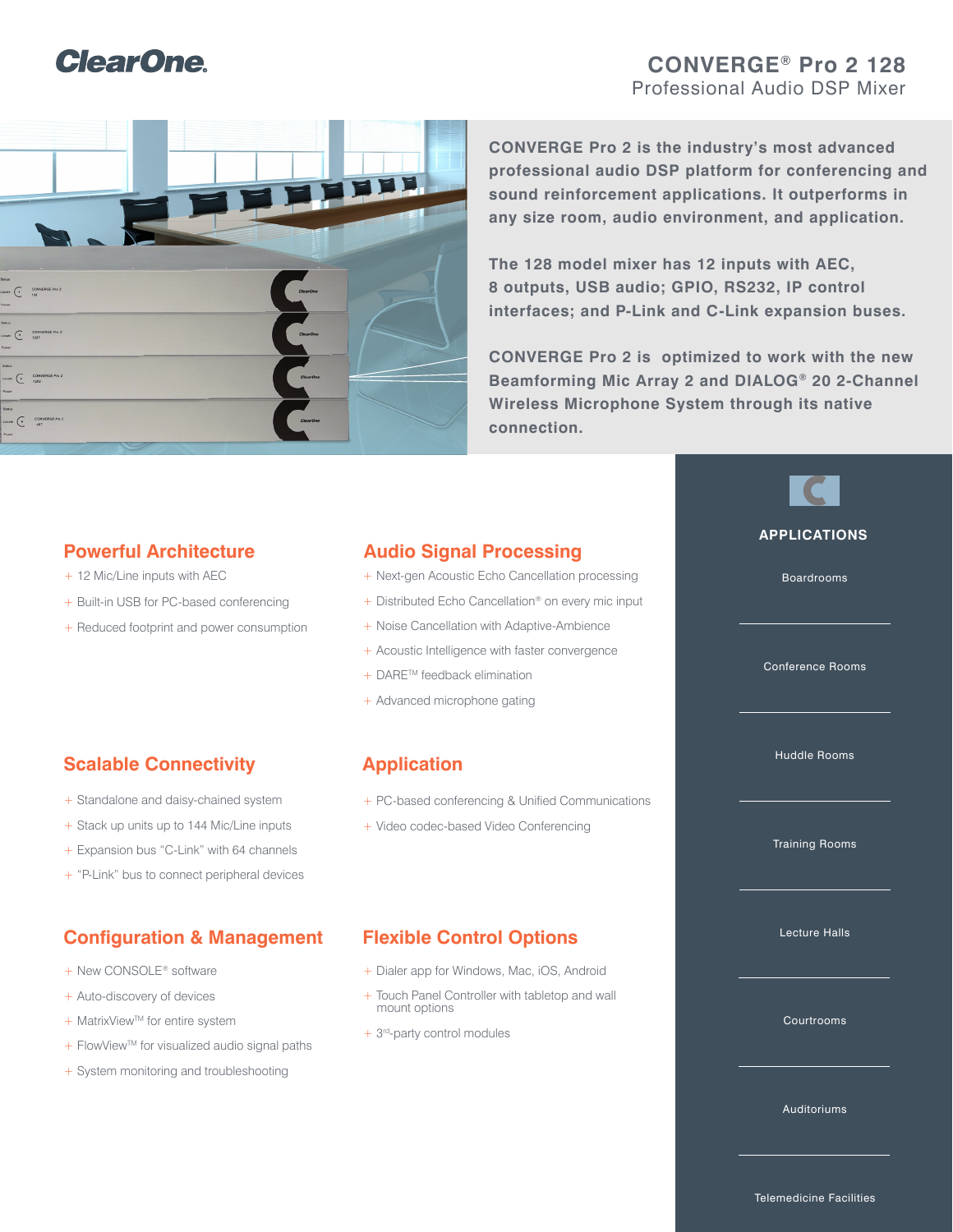## **ClearOne.**

## **CONVERGE Pro 2 128**



|                                                    | Conferencing              |          |          |              |              |          |                      |                      |     | <b>Sound Reinforcement</b> |          |              |
|----------------------------------------------------|---------------------------|----------|----------|--------------|--------------|----------|----------------------|----------------------|-----|----------------------------|----------|--------------|
| <b>CONVERGE Pro 2</b>                              | 128                       | 128D     | 128T     | 128TD        | <b>128V</b>  | 128VD    | 48T                  | 48V                  | 120 | 012                        | 128SR    | 128SRD       |
| System                                             |                           |          |          |              |              |          |                      |                      |     |                            |          |              |
| Mic/Line inputs                                    | $12$                      | 12       | 12       | 12           | 12           | 12       | $\overline{4}$       | $\overline{4}$       | 12  | $\times$                   | 12       | 12           |
| Mic/Line outputs                                   | 8                         | 8        | $\,8\,$  | $\,8\,$      | 8            | $\bf{8}$ | 8                    | $\,8\,$              | X   | 12                         | 8        | 8            |
| <b>AEC</b>                                         |                           |          |          |              |              |          |                      |                      |     | $\times$                   | X        | X            |
| C-link expansion bus                               |                           |          |          |              |              |          |                      |                      |     |                            |          | $\checkmark$ |
| P-link peripheral bus                              |                           |          |          |              |              |          |                      |                      |     |                            |          |              |
| USB audio interface                                |                           |          |          |              |              |          |                      |                      |     |                            |          |              |
| Ethernet, RS-232, GPIO interface                   |                           |          |          |              |              |          |                      |                      |     |                            |          |              |
| Applications                                       |                           |          |          |              |              |          |                      |                      |     |                            |          |              |
| Built-in USB for PC-based conferencing             | $\blacktriangledown$      |          |          |              |              |          |                      | ✓                    |     | $\checkmark$               | X        | X            |
| Built-in Telco for teleconferencing                | $\times$                  | X        |          | $\checkmark$ | X            | X        | $\blacktriangledown$ | $\times$             | X   | X                          | X        | X            |
| Built-in VoIP for VoIP conferencing                | $\boldsymbol{\mathsf{X}}$ | $\times$ | $\times$ | X            | $\checkmark$ |          | X                    | $\blacktriangledown$ | X   | $\times$                   | $\times$ | X            |
| Microsoft Skype for Business audio<br>conferencing | $\times$                  | $\times$ | X        | $\mathsf X$  | $\checkmark$ |          | $\times$             | $\blacktriangledown$ | X   | $\times$                   | X        | X            |
| Sound Reinforcement applications                   | $\checkmark$              |          |          |              |              |          |                      | $\checkmark$         |     |                            |          |              |
| Built-in Dante for audio networking                | X                         |          | Χ        |              | X            |          | X                    | $\times$             | X   | X                          | $\times$ |              |
| Peripheral Devices                                 |                           |          |          |              |              |          |                      |                      |     |                            |          |              |
| <b>Beamforming Mic Array 2</b>                     | $\checkmark$              |          |          |              |              |          |                      |                      |     | $\mathsf X$                | X        | $\mathsf X$  |
| DIALOG <sup>®</sup> 20 - Wireless Mic System       |                           |          |          |              |              |          |                      |                      |     |                            |          |              |
| <b>GPIO Expander</b>                               |                           |          |          |              |              |          |                      |                      |     |                            |          |              |
| <b>USB Expander</b>                                |                           |          |          |              |              |          |                      |                      |     |                            |          |              |
| Configuration, Management & Control                |                           |          |          |              |              |          |                      |                      |     |                            |          |              |
| New CONSOLE <sup>®</sup> software                  |                           |          |          |              |              |          |                      |                      |     |                            |          |              |
| Dialer app - Win, Mac, iOS, Android                |                           |          |          |              |              |          |                      |                      |     |                            |          |              |
| <b>Touch Panel Controller</b>                      |                           |          |          |              |              |          |                      |                      |     |                            |          |              |
| Third-party control modules                        | $\checkmark$              |          |          |              |              |          |                      |                      |     |                            |          | $\checkmark$ |